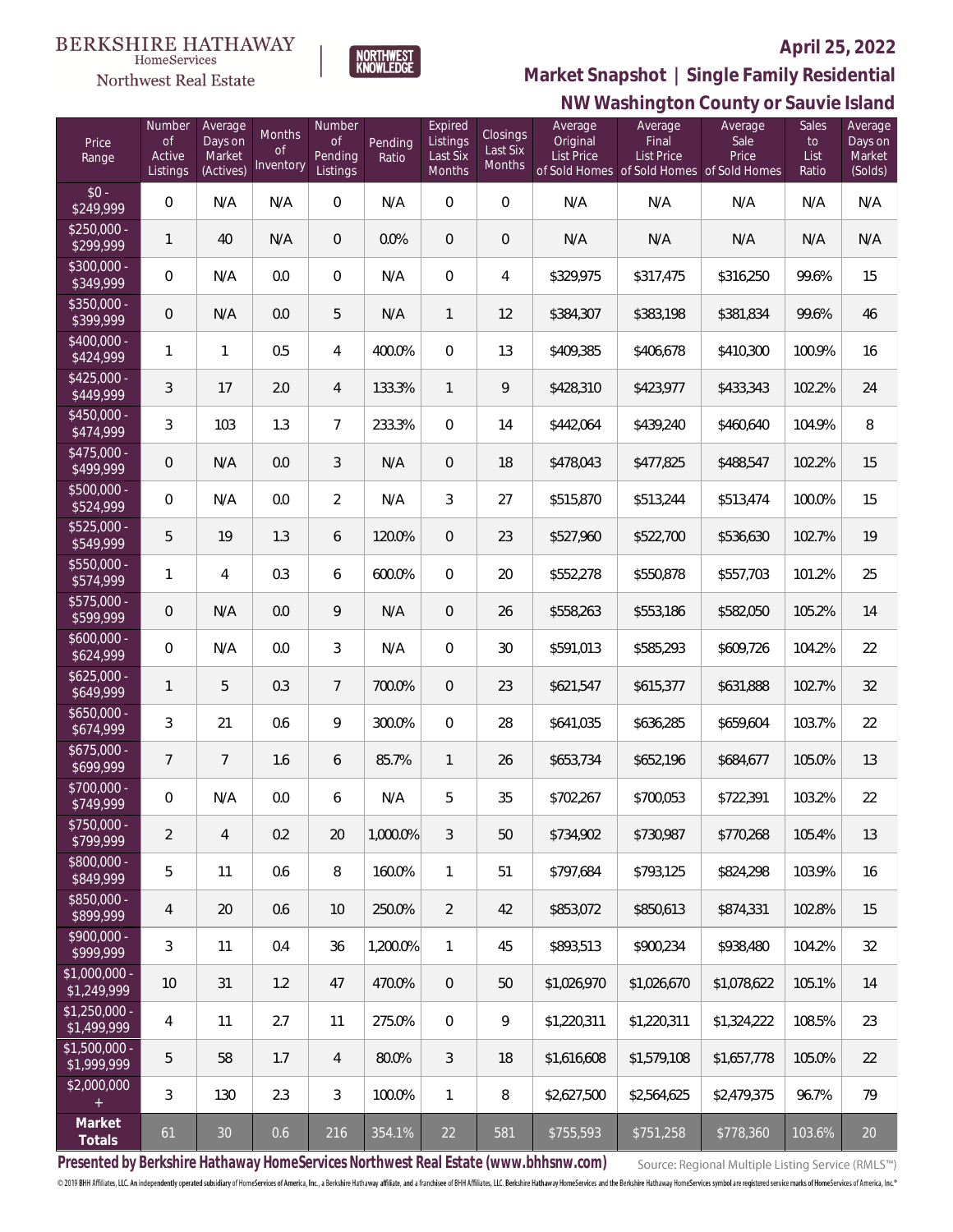### **April 25, 2022**



**NORTHWEST**<br>KNOWLEDGE

Northwest Real Estate

**Market Snapshot | Single Family Residential**

### **Beaverton, Aloha**

| Price<br>Range            | Number<br>of<br>Active<br>Listings | Average<br>Days on<br>Market<br>(Actives) | <b>Months</b><br>Οf<br>Inventory | Number<br><b>of</b><br>Pending<br>Listings | Pending<br>Ratio | Expired<br>Listings<br>Last Six<br>Months | Closings<br>Last Six<br>Months | Average<br>Original<br><b>List Price</b> | Average<br>Final<br>List Price<br>of Sold Homes of Sold Homes of Sold Homes | Average<br>Sale<br>Price | Sales<br>to<br>List<br>Ratio | Average<br>Days on<br>Market<br>(Solds) |
|---------------------------|------------------------------------|-------------------------------------------|----------------------------------|--------------------------------------------|------------------|-------------------------------------------|--------------------------------|------------------------------------------|-----------------------------------------------------------------------------|--------------------------|------------------------------|-----------------------------------------|
| $$0 -$<br>\$274,999       | $\overline{0}$                     | N/A                                       | 0.0                              | $\overline{0}$                             | N/A              | $\overline{0}$                            | $\mathbf{1}$                   | \$189,900                                | \$189,900                                                                   | \$203,836                | 107.3%                       | 5                                       |
| $$275,000 -$<br>\$299,999 | 0                                  | N/A                                       | 0.0                              | $\mathbf{1}$                               | N/A              | $\mathbf{1}$                              | $\mathbf{1}$                   | \$317,000                                | \$299,900                                                                   | \$299,250                | 99.8%                        | 70                                      |
| $$300,000 -$<br>\$324,999 | $\overline{0}$                     | N/A                                       | 0.0                              | $\overline{0}$                             | N/A              | $\mathbf{1}$                              | 11                             | \$306,336                                | \$306,336                                                                   | \$313,191                | 102.2%                       | 9                                       |
| $$325,000 -$<br>\$349,999 | $\mathbf{1}$                       | $\overline{4}$                            | 0.8                              | $\overline{0}$                             | 0.0%             | $\overline{4}$                            | 8                              | \$328,563                                | \$325,438                                                                   | \$334,375                | 102.7%                       | 10                                      |
| $$350,000 -$<br>\$374,999 | $\overline{a}$                     | 22                                        | 0.4                              | 4                                          | 200.0%           | $\overline{0}$                            | 28                             | \$360,671                                | \$358,718                                                                   | \$364,408                | 101.6%                       | 14                                      |
| $$375,000 -$<br>\$399,999 | 3                                  | 16                                        | 0.4                              | 6                                          | 200.0%           | $\overline{0}$                            | 47                             | \$381,527                                | \$378,424                                                                   | \$388,076                | 102.6%                       | 14                                      |
| $$400,000 -$<br>\$424,999 | $\overline{0}$                     | N/A                                       | 0.0                              | 11                                         | N/A              | $\overline{0}$                            | 51                             | \$398,843                                | \$395,639                                                                   | \$409,849                | 103.6%                       | 12                                      |
| $$425,000 -$<br>\$449,999 | 11                                 | 12                                        | 1.0                              | 11                                         | 100.0%           | $\overline{2}$                            | 66                             | \$425,470                                | \$423,170                                                                   | \$437,362                | 103.4%                       | 14                                      |
| $$450,000 -$<br>\$474,999 | 7                                  | 12                                        | 0.5                              | 15                                         | 214.3%           | 5                                         | 85                             | \$445,804                                | \$444,419                                                                   | \$460,521                | 103.6%                       | 14                                      |
| $$475,000 -$<br>\$499,999 | 8                                  | $\overline{4}$                            | 0.6                              | 30                                         | 375.0%           | 6                                         | 75                             | \$475,056                                | \$472,039                                                                   | \$485,150                | 102.8%                       | 16                                      |
| $$500,000 -$<br>\$524,999 | 4                                  | 4                                         | 0.3                              | 14                                         | 350.0%           | 3                                         | 91                             | \$501,159                                | \$497,588                                                                   | \$511,703                | 102.8%                       | 15                                      |
| \$525,000 -<br>\$549,999  | 5                                  | 72                                        | 0.4                              | 21                                         | 420.0%           | $\overline{2}$                            | 78                             | \$521,127                                | \$518,117                                                                   | \$535,941                | 103.4%                       | 20                                      |
| $$550,000 -$<br>\$574,999 | 6                                  | 9                                         | 0.6                              | $\mathcal{G}$                              | 150.0%           | $\overline{0}$                            | 61                             | \$534,803                                | \$532,454                                                                   | \$558,796                | 104.9%                       | 16                                      |
| $$575,000 -$<br>\$599,999 | 8                                  | 42                                        | 0.7                              | 24                                         | 300.0%           | 5                                         | 68                             | \$561,466                                | \$559,748                                                                   | \$584,127                | 104.4%                       | 15                                      |
| $$600,000 -$<br>\$624,999 | 4                                  | 23                                        | 0.3                              | 3                                          | 75.0%            | $\overline{0}$                            | 75                             | \$587,396                                | \$581,942                                                                   | \$610,901                | 105.0%                       | 24                                      |
| $$625,000 -$<br>\$649,999 | 5                                  | $\overline{7}$                            | 0.6                              | 12                                         | 240.0%           | $\overline{4}$                            | 49                             | \$609,348                                | \$607,237                                                                   | \$635,518                | 104.7%                       | 17                                      |
| $$650,000 -$<br>\$674,999 | $\overline{a}$                     | 42                                        | 0.3                              | 10                                         | 500.0%           | $\mathbf{1}$                              | 47                             | \$634,634                                | \$633,789                                                                   | \$658,957                | 104.0%                       | 15                                      |
| $$675,000 -$<br>\$699,999 | 8                                  | 29                                        | 1.0                              | 12                                         | 150.0%           | $\mathfrak{Z}$                            | 50                             | \$648,920                                | \$649,178                                                                   | \$683,242                | 105.2%                       | 12                                      |
| $$700,000 -$<br>\$724,999 | 3                                  | $\overline{4}$                            | 0.5                              | 4                                          | 133.3%           | $\mathbf 0$                               | 35                             | \$681,851                                | \$680,940                                                                   | \$709,050                | 104.1%                       | 11                                      |
| $$725,000 -$<br>\$749,999 | 4                                  | 22                                        | 1.1                              | 11                                         | 275.0%           | $\overline{0}$                            | 21                             | \$693,755                                | \$693,712                                                                   | \$735,583                | 106.0%                       | 11                                      |
| $$750,000 -$<br>\$799,999 | 11                                 | 45                                        | 1.9                              | 13                                         | 118.2%           | $\mathbf{1}$                              | 35                             | \$726,578                                | \$727,752                                                                   | \$768,202                | 105.6%                       | 12                                      |
| $$800,000 -$<br>\$849,999 | 5                                  | 15                                        | 0.9                              | $\, 8$                                     | 160.0%           | $\overline{0}$                            | 32                             | \$769,804                                | \$772,453                                                                   | \$820,756                | 106.3%                       | 12                                      |
| \$850,000 -<br>\$899,999  | 4                                  | 19                                        | 1.7                              | 8                                          | 200.0%           | $\mathbf{1}$                              | 14                             | \$819,611                                | \$814,189                                                                   | \$866,321                | 106.4%                       | 31                                      |
| $$900,000 -$<br>\$999,999 | $\overline{2}$                     | $\overline{4}$                            | 0.9                              | 10                                         | 500.0%           | $\mathbf{1}$                              | 14                             | \$930,904                                | \$916,618                                                                   | \$946,711                | 103.3%                       | 24                                      |
| \$1,000,000<br>$+$        | 5                                  | 77                                        | 1.7                              | $7\overline{ }$                            | 140.0%           | 5                                         | 18                             | \$1,284,533                              | \$1,274,811                                                                 | \$1,333,800              | 104.6%                       | $\overline{7}$                          |
| Market<br>Totals          | 108                                | 25                                        | 0.6                              | 244                                        | 225.9%           | 45                                        | 1061                           | \$552,167                                | \$549,699                                                                   | \$572,514                | 104.2%                       | 15                                      |

**Presented by Berkshire Hathaway HomeServices Northwest Real Estate (www.bhhsnw.com)**

Source: Regional Multiple Listing Service (RMLS™)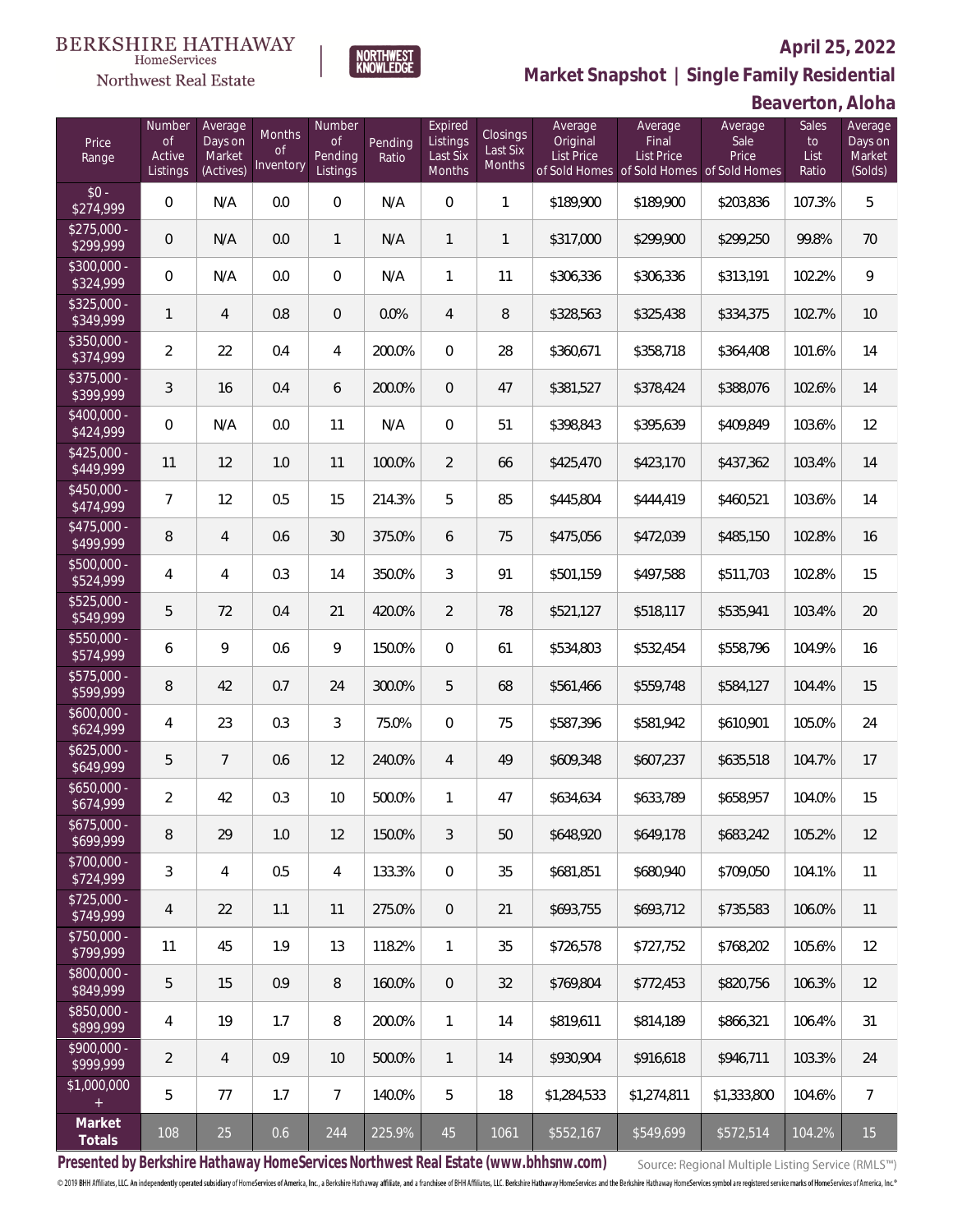#### **BERKSHIRE HATHAWAY** HomeServices

### Northwest Real Estate



# **Market Snapshot | Single Family Residential**

# **Tigard, Tualatin**

**April 25, 2022**

| Price<br>Range              | Number<br>of<br>Active<br>Listings | Average<br>Days on<br>Market<br>(Actives) | Months<br><b>of</b><br>Inventory | Number<br><b>of</b><br>Pending<br>Listings | Pending<br>Ratio | Expired<br>Listings<br>Last Six<br>Months | <b>Closings</b><br>Last Six<br>Months | Average<br>Original<br><b>List Price</b> | Average<br>Final<br><b>List Price</b><br>of Sold Homes of Sold Homes of Sold Homes | Average<br>Sale<br>Price | Sales<br>to<br>List<br>Ratio | Average<br>Days on<br>Market<br>(Solds) |
|-----------------------------|------------------------------------|-------------------------------------------|----------------------------------|--------------------------------------------|------------------|-------------------------------------------|---------------------------------------|------------------------------------------|------------------------------------------------------------------------------------|--------------------------|------------------------------|-----------------------------------------|
| $$0 -$<br>$\sqrt{$299,999}$ | $\overline{0}$                     | N/A                                       | 0.0                              | $\overline{2}$                             | N/A              | $\overline{0}$                            | $\overline{2}$                        | \$329,250                                | \$319,250                                                                          | \$282,000                | 88.3%                        | 18                                      |
| $$300,000 -$<br>\$324,999   | 0                                  | N/A                                       | 0.0                              | $\overline{0}$                             | N/A              | $\overline{0}$                            | $\overline{2}$                        | \$342,450                                | \$327,450                                                                          | \$315,475                | 96.3%                        | 100                                     |
| $$325,000 -$<br>\$349,999   | $\overline{0}$                     | N/A                                       | 0.0                              | $\overline{0}$                             | N/A              | $\mathbf{1}$                              | $\overline{2}$                        | \$337,400                                | \$337,400                                                                          | \$335,000                | 99.3%                        | 35                                      |
| $$350,000 -$<br>\$374,999   | 0                                  | N/A                                       | 0.0                              | $\overline{0}$                             | N/A              | $\overline{0}$                            | 6                                     | \$353,883                                | \$352,383                                                                          | \$362,900                | 103.0%                       | 6                                       |
| $$375,000 -$<br>\$399,999   | $\overline{0}$                     | N/A                                       | 0.0                              | $\mathbf{1}$                               | N/A              | $\mathbf{1}$                              | 12                                    | \$391,892                                | \$379,108                                                                          | \$390,104                | 102.9%                       | 44                                      |
| $$400,000 -$<br>\$424,999   | 1                                  | $\overline{4}$                            | 0.3                              | $\mathfrak{Z}$                             | 300.0%           | $\overline{0}$                            | 20                                    | \$405,592                                | \$400,813                                                                          | \$415,811                | 103.7%                       | 15                                      |
| $$425,000 -$<br>\$449,999   | 1                                  | $\overline{4}$                            | 0.3                              | 5                                          | 500.0%           | $\overline{0}$                            | 21                                    | \$422,893                                | \$422,083                                                                          | \$434,567                | 103.0%                       | $\overline{7}$                          |
| $$450,000 -$<br>\$474,999   | 0                                  | N/A                                       | 0.0                              | 3                                          | N/A              | $\mathbf{1}$                              | 22                                    | \$452,098                                | \$444,820                                                                          | \$460,555                | 103.5%                       | 10                                      |
| $$475,000 -$<br>\$499,999   | 3                                  | 10                                        | 0.9                              | 4                                          | 133.3%           | $\overline{2}$                            | 19                                    | \$465,714                                | \$468,298                                                                          | \$484,208                | 103.4%                       | 14                                      |
| $$500,000 -$<br>\$524,999   | 4                                  | 27                                        | 1.4                              | 6                                          | 150.0%           | $\overline{0}$                            | 17                                    | \$496,524                                | \$495,935                                                                          | \$510,368                | 102.9%                       | 14                                      |
| $$525,000 -$<br>\$549,999   | 4                                  | 72                                        | 0.6                              | 9                                          | 225.0%           | $\mathbf{1}$                              | 40                                    | \$509,636                                | \$510,436                                                                          | \$532,088                | 104.2%                       | 14                                      |
| $$550,000 -$<br>\$574,999   | $\overline{2}$                     | 108                                       | 0.3                              | 6                                          | 300.0%           | $\overline{0}$                            | 44                                    | \$547,417                                | \$544,002                                                                          | \$559,950                | 102.9%                       | 16                                      |
| $$575,000 -$<br>\$599,999   | 7                                  | 8                                         | 1.1                              | 15                                         | 214.3%           | $\mathbf{1}$                              | 38                                    | \$558,208                                | \$552,523                                                                          | \$583,841                | 105.7%                       | 18                                      |
| $$600,000 -$<br>\$624,999   | $\overline{4}$                     | 14                                        | 0.8                              | 12                                         | 300.0%           | $\mathbf{1}$                              | 32                                    | \$595,322                                | \$592,534                                                                          | \$611,446                | 103.2%                       | 13                                      |
| $$625,000 -$<br>\$649,999   | $\overline{2}$                     | 8                                         | 0.5                              | 8                                          | 400.0%           | 5                                         | 24                                    | \$604,849                                | \$598,801                                                                          | \$631,219                | 105.4%                       | 12                                      |
| $$650,000 -$<br>\$674,999   | 1                                  | 27                                        | 0.2                              | $\overline{4}$                             | 400.0%           | $\mathbf{1}$                              | 30                                    | \$635,830                                | \$630,793                                                                          | \$657,686                | 104.3%                       | 11                                      |
| $$675,000 -$<br>\$699,999   | 1                                  | $\overline{4}$                            | 0.2                              | 11                                         | 1,100.0%         | $\mathbf 0$                               | 29                                    | \$662,062                                | \$659,482                                                                          | \$686,948                | 104.2%                       | 12                                      |
| $$700,000 -$<br>\$724,999   | 1                                  | 18                                        | 0.2                              | 5                                          | 500.0%           | $\sqrt{0}$                                | 28                                    | \$682,907                                | \$680,082                                                                          | \$707,888                | 104.1%                       | 9                                       |
| $$725,000 -$<br>\$749,999   | $\,0\,$                            | N/A                                       | 0.0                              | 13                                         | N/A              | $\overline{0}$                            | 33                                    | \$708,660                                | \$707,982                                                                          | \$734.342                | 103.7%                       | 12                                      |
| $$750,000 -$<br>\$799,999   | 3                                  | 174                                       | 0.4                              | 17                                         | 566.7%           | $\overline{2}$                            | 49                                    | \$732,722                                | \$735,018                                                                          | \$765,800                | 104.2%                       | 26                                      |
| $$800,000 -$<br>\$849,999   | 3                                  | 60                                        | 0.6                              | $\mathcal{G}$                              | 300.0%           | $\overline{2}$                            | 30                                    | \$794,472                                | \$795,266                                                                          | \$819,832                | 103.1%                       | 17                                      |
| $$850,000 -$<br>\$899,999   | 4                                  | 15                                        | 1.0                              | 6                                          | 150.0%           | $\sqrt{0}$                                | 24                                    | \$828,420                                | \$824,725                                                                          | \$861,843                | 104.5%                       | 14                                      |
| $$900,000 -$<br>\$949,999   | 3                                  | 13                                        | 1.4                              | $\mathbf{1}$                               | 33.3%            | $\mathbf 0$                               | 13                                    | \$831,123                                | \$828,438                                                                          | \$913,731                | 110.3%                       | 7                                       |
| \$950,000 -<br>\$999,999    | 1                                  | $\overline{4}$                            | 0.5                              | 3                                          | 300.0%           | $\sqrt{0}$                                | 12                                    | \$904,958                                | \$904,958                                                                          | \$967,750                | 106.9%                       | 5                                       |
| \$1,000,000<br>$+$          | $\overline{7}$                     | 78                                        | 1.9                              | $\overline{4}$                             | 57.1%            | $\mathbf{1}$                              | 22                                    | \$1,360,132                              | \$1,327,314                                                                        | \$1,407,136              | 106.0%                       | 16                                      |
| Market<br>Totals            | 52                                 | 42                                        | 0.5                              | 147                                        | 282.7%           | 19                                        | 571                                   | \$638,023                                | \$634,431                                                                          | \$661,918                | 104.3%                       | 15                                      |

**Presented by Berkshire Hathaway HomeServices Northwest Real Estate (www.bhhsnw.com)**

Source: Regional Multiple Listing Service (RMLS™)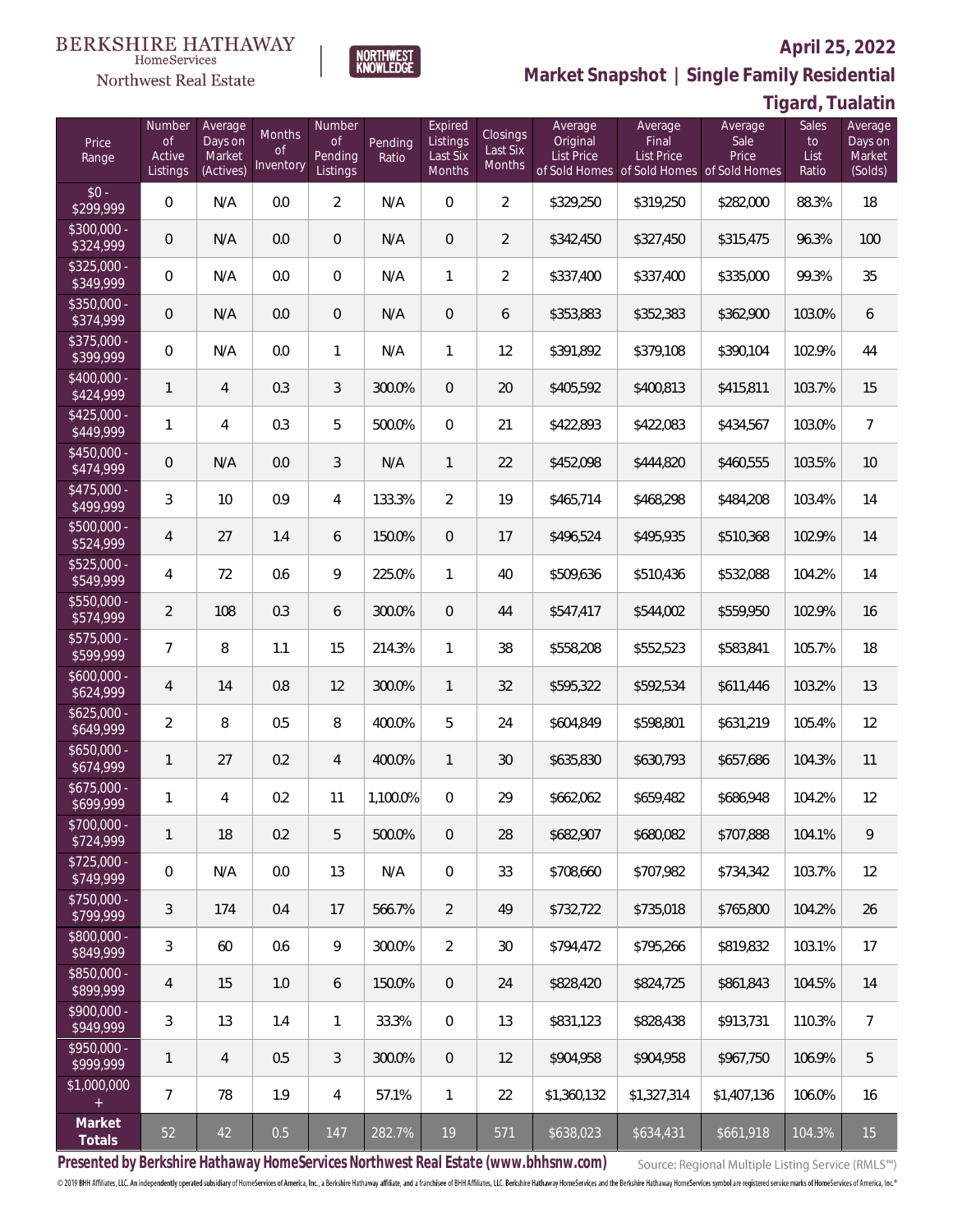#### **BERKSHIRE HATHAWAY** HomeServices

Northwest Real Estate



# **Market Snapshot | Single Family Residential**

**Sherwood**

**April 25, 2022**

| Price<br>Range                | Number<br><b>of</b><br>Active<br>Listings | Average<br>Days on<br>Market<br>(Actives) | Months<br><b>of</b><br>Inventory | Number<br><b>of</b><br>Pending<br>Listings | Pending<br>Ratio | Expired<br>Listings<br>Last Six<br>Months | Closings<br>Last Six<br>Months | Average<br>Original<br><b>List Price</b> | Average<br>Final<br><b>List Price</b><br>of Sold Homes of Sold Homes of Sold Homes | Average<br>Sale<br>Price | Sales<br>to<br>List<br>Ratio | Average<br>Days on<br>Market<br>(Solds) |
|-------------------------------|-------------------------------------------|-------------------------------------------|----------------------------------|--------------------------------------------|------------------|-------------------------------------------|--------------------------------|------------------------------------------|------------------------------------------------------------------------------------|--------------------------|------------------------------|-----------------------------------------|
| $$0 -$<br>$\sqrt{$299,999}$   | 0                                         | N/A                                       | 0.0                              | $\overline{0}$                             | N/A              | $\overline{0}$                            | $\mathbf{1}$                   | \$250,000                                | \$250,000                                                                          | \$280,000                | 112.0%                       | $\mathbf{1}$                            |
| $$300,000 -$<br>\$324,999     | 0                                         | N/A                                       | N/A                              | $\overline{0}$                             | N/A              | $\overline{0}$                            | $\overline{0}$                 | N/A                                      | N/A                                                                                | N/A                      | N/A                          | N/A                                     |
| $$325,000 -$<br>\$349,999     | 0                                         | N/A                                       | N/A                              | $\overline{0}$                             | N/A              | $\overline{0}$                            | $\overline{0}$                 | N/A                                      | N/A                                                                                | N/A                      | N/A                          | N/A                                     |
| $$350,000 -$<br>\$374,999     | 0                                         | N/A                                       | 0.0                              | $\overline{0}$                             | N/A              | $\overline{0}$                            | $\overline{4}$                 | \$365,750                                | \$365,750                                                                          | \$365,225                | 99.9%                        | 10                                      |
| \$375,000 -<br>\$399,999      | 1                                         | 3                                         | 1.0                              | $\mathbf{1}$                               | 100.0%           | $\overline{0}$                            | 6                              | \$374,833                                | \$374,833                                                                          | \$390,317                | 104.1%                       | 24                                      |
| $$400,000 -$<br>\$424,999     | $\mathbf{1}$                              | $\overline{4}$                            | 0.6                              | $\overline{0}$                             | 0.0%             | $\overline{0}$                            | 10                             | \$393,270                                | \$396,270                                                                          | \$413,210                | 104.3%                       | $\overline{4}$                          |
| $$425,000 -$<br>\$449,999     | $\mathbf{1}$                              | 4                                         | 1.2                              | $\overline{0}$                             | 0.0%             | $\overline{0}$                            | 5                              | \$423,000                                | \$421,780                                                                          | \$437,900                | 103.8%                       | 12                                      |
| $$450,000 -$<br>\$474,999     | 0                                         | N/A                                       | 0.0                              | $\overline{0}$                             | N/A              | $\overline{0}$                            | 6                              | \$425,650                                | \$425,650                                                                          | \$453,542                | 106.6%                       | $\overline{2}$                          |
| $$475,000 -$<br>\$499,999     | $\mathbf{1}$                              | 4                                         | 1.2                              | $\mathbf{1}$                               | 100.0%           | $\overline{0}$                            | 5                              | \$458,950                                | \$458,950                                                                          | \$488,855                | 106.5%                       | $\mathfrak{Z}$                          |
| \$500,000 -<br>\$524,999      | 0                                         | N/A                                       | 0.0                              | $\mathbf{1}$                               | N/A              | $\overline{0}$                            | 12                             | \$502,175                                | \$502,175                                                                          | \$510,271                | 101.6%                       | 6                                       |
| $$525,000 -$<br>\$549,999     | $\mathbf{1}$                              | 45                                        | 1.0                              | $\overline{4}$                             | 400.0%           | $\mathbf{1}$                              | 6                              | \$540,133                                | \$533,967                                                                          | \$534,883                | 100.2%                       | 15                                      |
| $$550,000 -$<br>\$574,999     | 0                                         | N/A                                       | 0.0                              | 5                                          | N/A              | $\overline{0}$                            | 12                             | \$552,892                                | \$553,808                                                                          | \$563,542                | 101.8%                       | 10                                      |
| $$575,000 -$<br>\$599,999     | $\overline{2}$                            | 6                                         | 1.2                              | 5                                          | 250.0%           | $\Omega$                                  | 10                             | \$569,920                                | \$561,920                                                                          | \$584,800                | 104.1%                       | 9                                       |
| $$600,000 -$<br>\$624,999     | 0                                         | N/A                                       | 0.0                              | $\overline{2}$                             | N/A              | $\overline{0}$                            | $\overline{7}$                 | \$606,843                                | \$606,843                                                                          | \$611,000                | 100.7%                       | 6                                       |
| $$625,000 -$<br>\$649,999     | 0                                         | N/A                                       | 0.0                              | $\mathbf{1}$                               | N/A              | 4                                         | 6                              | \$643,283                                | \$629,100                                                                          | \$637,500                | 101.3%                       | 35                                      |
| $$650,000 -$<br>\$674,999     | $\mathfrak{Z}$                            | 44                                        | 3.0                              | $\mathfrak{Z}$                             | 100.0%           | $\overline{0}$                            | 6                              | \$643,292                                | \$640,808                                                                          | \$659,817                | 103.0%                       | 20                                      |
| $$675,000 -$<br>\$699,999     | 1                                         | 4                                         | 0.8                              | 3                                          | 300.0%           | $\overline{0}$                            | 8                              | \$699,313                                | \$679,988                                                                          | \$681,531                | 100.2%                       | 48                                      |
| \$700,000 -<br>\$724,999      | $\mathfrak{Z}$                            | 25                                        | 2.3                              | $\, 8$                                     | 266.7%           | $\,0\,$                                   | $\, 8$                         | \$672,225                                | \$672,225                                                                          | \$712,500                | 106.0%                       | 4                                       |
| $$725,000 -$<br>\$749,999     | 1                                         | 11                                        | 0.5                              | $7\overline{ }$                            | 700.0%           | $\mathbf 0$                               | 11                             | \$701,250                                | \$702,059                                                                          | \$733,687                | 104.5%                       | 13                                      |
| $$750,000 -$<br>\$799,999     | $\mathfrak{Z}$                            | 18                                        | 1.5                              | $\overline{4}$                             | 133.3%           | $\sqrt{0}$                                | 12                             | \$757,810                                | \$741,469                                                                          | \$776,277                | 104.7%                       | 21                                      |
| \$800,000 -<br>\$899,999      | 3                                         | 17                                        | 3.0                              | 5                                          | 166.7%           | $\mathbf{1}$                              | 6                              | \$860,650                                | \$846.467                                                                          | \$848,167                | 100.2%                       | 18                                      |
| $$900,000 -$<br>\$999,999     | $\mathbf{1}$                              | 21                                        | 3.0                              | $\overline{0}$                             | 0.0%             | $\sqrt{0}$                                | $\overline{2}$                 | \$897,000                                | \$897,000                                                                          | \$927,500                | 103.4%                       | 5                                       |
| \$1,000,000 -<br>\$1,249,999  | $\boldsymbol{0}$                          | N/A                                       | 0.0                              | $\overline{2}$                             | N/A              | $\mathbf{1}$                              | 6                              | \$1,104,000                              | \$1,095,666                                                                        | \$1,055,761              | 96.4%                        | 9                                       |
| $$1,250,000$ -<br>\$1,499,999 | $\overline{2}$                            | 36                                        | 3.0                              | 5                                          | 250.0%           | $\mathbf{1}$                              | $\overline{4}$                 | \$1,373,500                              | \$1,373,500                                                                        | \$1,364,250              | 99.3%                        | 16                                      |
| \$1,500,000<br>$\pm$          | 3                                         | 22                                        | 1.8                              | $\overline{2}$                             | 66.7%            | $\overline{2}$                            | 10                             | \$1,947,081                              | \$1,895,000                                                                        | \$1,896,463              | 100.1%                       | 44                                      |
| Market<br>Totals              | $27$                                      | 21                                        | $1.0\,$                          | 59                                         | 218.5%           | $10$                                      | 163                            | \$704,006                                | \$696,768                                                                          | \$710,504                | 102.0%                       | 16                                      |

**Presented by Berkshire Hathaway HomeServices Northwest Real Estate (www.bhhsnw.com)**

Source: Regional Multiple Listing Service (RMLS™)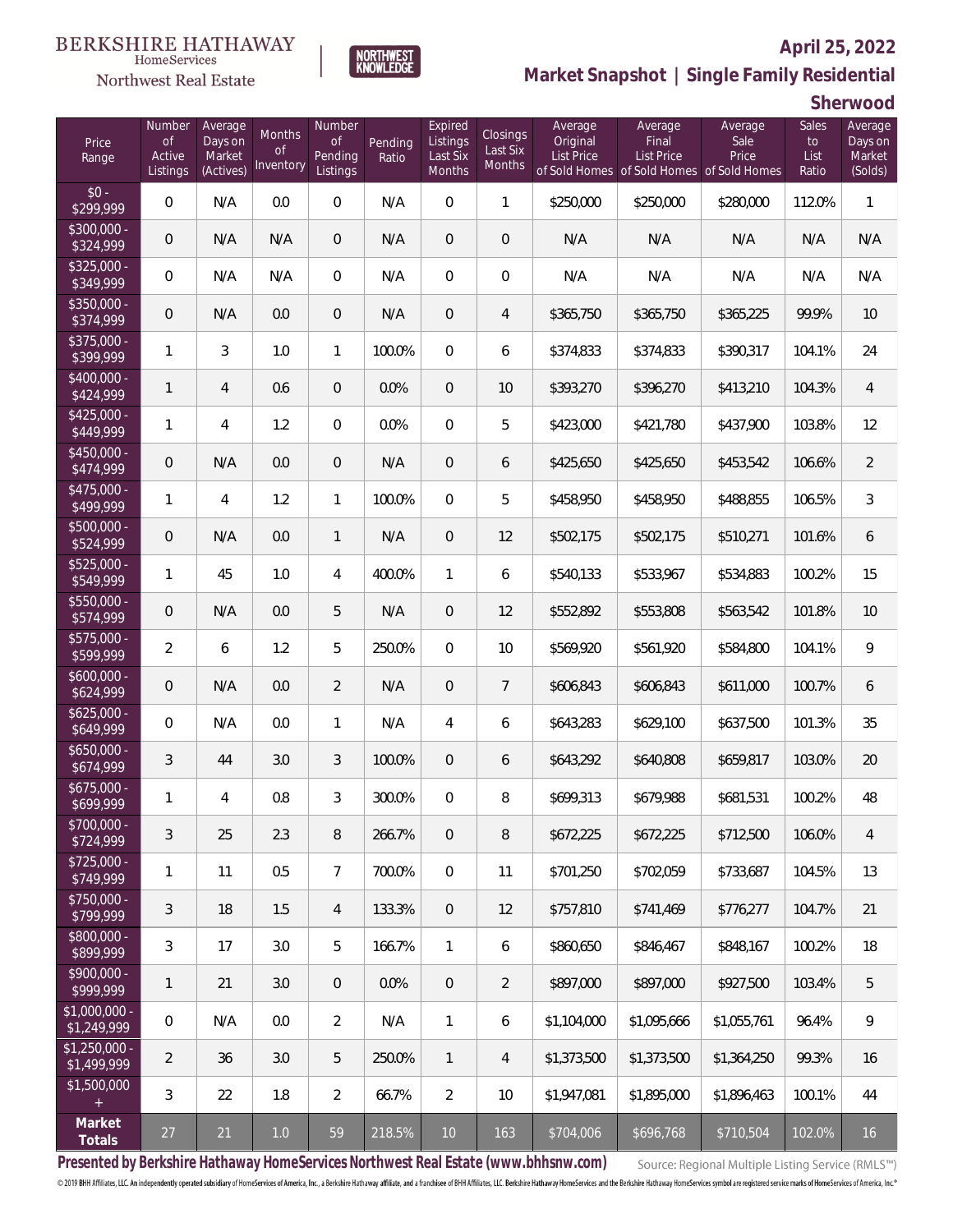# **April 25, 2022**



 $\label{lem:sevices} \textsc{Home} \textsc{Service} \textsc{s}$ 

**Market Snapshot | Single Family Residential**

### **Wilsonville**

| Price<br>Range            | Number<br><b>of</b><br>Active<br>Listings | Average<br>Days on<br>Market<br>(Actives) | Months<br>0f<br>Inventory | Number<br><b>of</b><br>Pending<br>Listings | Pending<br>Ratio | Expired<br>Listings<br>Last Six<br>Months | Closings<br>Last Six<br>Months | Average<br>Original<br>List Price | Average<br>Final<br>List Price<br>of Sold Homes of Sold Homes of Sold Homes | Average<br>Sale<br>Price | Sales<br>to<br>List<br>Ratio | Average<br>Days on<br>Market<br>(Solds) |
|---------------------------|-------------------------------------------|-------------------------------------------|---------------------------|--------------------------------------------|------------------|-------------------------------------------|--------------------------------|-----------------------------------|-----------------------------------------------------------------------------|--------------------------|------------------------------|-----------------------------------------|
| $$0 -$<br>\$299,999       | 0                                         | N/A                                       | N/A                       | $\overline{0}$                             | N/A              | $\Omega$                                  | $\overline{0}$                 | N/A                               | N/A                                                                         | N/A                      | N/A                          | N/A                                     |
| $$300,000 -$<br>\$324,999 | 0                                         | N/A                                       | 0.0                       | $\overline{0}$                             | N/A              | $\overline{0}$                            | $\mathbf{1}$                   | \$315,000                         | \$315,000                                                                   | \$300,000                | 95.2%                        | 28                                      |
| $$325,000 -$<br>\$349,999 | 0                                         | N/A                                       | N/A                       | $\overline{0}$                             | N/A              | $\overline{0}$                            | $\overline{0}$                 | N/A                               | N/A                                                                         | N/A                      | N/A                          | N/A                                     |
| $$350,000 -$<br>\$374,999 | 0                                         | N/A                                       | 0.0                       | $\mathbf{1}$                               | N/A              | $\overline{0}$                            | $\overline{4}$                 | \$372,700                         | \$363,725                                                                   | \$353,600                | 97.2%                        | 18                                      |
| $$375,000 -$<br>\$399,999 | 0                                         | N/A                                       | 0.0                       | $\overline{0}$                             | N/A              | $\overline{0}$                            | $\overline{4}$                 | \$384,175                         | \$379,175                                                                   | \$390,475                | 103.0%                       | 24                                      |
| $$400,000 -$<br>\$424,999 | 0                                         | N/A                                       | 0.0                       | $\mathbf{1}$                               | N/A              | $\overline{0}$                            | $\overline{4}$                 | \$399,750                         | \$399,750                                                                   | \$410,500                | 102.7%                       | 10                                      |
| $$425,000 -$<br>\$449,999 | 1                                         | 11                                        | 1.2                       | $\mathbf{1}$                               | 100.0%           | $\overline{0}$                            | 5                              | \$425,540                         | \$415,540                                                                   | \$428,800                | 103.2%                       | 5                                       |
| $$450,000 -$<br>\$474,999 | 0                                         | N/A                                       | 0.0                       | $\overline{0}$                             | N/A              | $\overline{0}$                            | 5                              | \$457,978                         | \$454,878                                                                   | \$459,100                | 100.9%                       | 31                                      |
| $$475,000 -$<br>\$499,999 | 1                                         | $\overline{4}$                            | 0.9                       | 3                                          | 300.0%           | $\overline{0}$                            | $\overline{7}$                 | \$470,957                         | \$470,957                                                                   | \$482,843                | 102.5%                       | $\overline{7}$                          |
| $$500,000 -$<br>\$524,999 | 0                                         | N/A                                       | 0.0                       | $\overline{0}$                             | N/A              | $\overline{0}$                            | $7\overline{ }$                | \$496,843                         | \$496,843                                                                   | \$515,571                | 103.8%                       | $\overline{4}$                          |
| $$525,000 -$<br>\$549,999 | 0                                         | N/A                                       | 0.0                       | $\mathbf{1}$                               | N/A              | $\overline{0}$                            | 21                             | \$526,414                         | \$522,352                                                                   | \$534,443                | 102.3%                       | 9                                       |
| \$550,000 -<br>\$574,999  | 1                                         | $\overline{4}$                            | 0.4                       | $\overline{0}$                             | 0.0%             | $\overline{0}$                            | 16                             | \$560,650                         | \$559,944                                                                   | \$563,238                | 100.6%                       | $\, 8$                                  |
| $$575,000 -$<br>\$599,999 | $\overline{2}$                            | 5                                         | 0.8                       | $\overline{2}$                             | 100.0%           | $\overline{2}$                            | 16                             | \$590,774                         | \$581,844                                                                   | \$588,236                | 101.1%                       | 30                                      |
| $$600,000 -$<br>\$624,999 | 1                                         | $\overline{4}$                            | 0.4                       | $\mathbf{1}$                               | 100.0%           | $\overline{0}$                            | 14                             | \$592,729                         | \$593,664                                                                   | \$611,886                | 103.1%                       | 18                                      |
| $$625,000 -$<br>\$649,999 | 1                                         | 18                                        | 0.6                       | $\overline{4}$                             | 400.0%           | $\overline{0}$                            | 10                             | \$629,630                         | \$625,730                                                                   | \$634,240                | 101.4%                       | 14                                      |
| $$650,000 -$<br>\$674,999 | $\overline{a}$                            | 9                                         | 0.6                       | 5                                          | 250.0%           | $\mathbf{1}$                              | 21                             | \$645,905                         | \$645,476                                                                   | \$660,444                | 102.3%                       | 22                                      |
| $$675,000 -$<br>\$699,999 | 1                                         | 13                                        | 0.4                       | 3                                          | 300.0%           | $\mathbf{1}$                              | 14                             | \$670,060                         | \$671,687                                                                   | \$684,801                | 102.0%                       | 15                                      |
| \$700,000 -<br>\$724,999  | 0                                         | N/A                                       | 0.0                       | 4                                          | N/A              | 0                                         | 13                             | \$680,507                         | \$674,738                                                                   | \$706,185                | 104.7%                       | 14                                      |
| $$725,000 -$<br>\$749,999 | $\overline{2}$                            | 4                                         | 0.5                       | 6                                          | 300.0%           | 0                                         | 22                             | \$724,586                         | \$717,955                                                                   | \$737,436                | 102.7%                       | 23                                      |
| \$750,000 -<br>\$774,999  | 0                                         | N/A                                       | 0.0                       | 3                                          | N/A              | 0                                         | 13                             | \$738,040                         | \$741,593                                                                   | \$757,232                | 102.1%                       | $20\,$                                  |
| $$775,000 -$<br>\$799,999 | 0                                         | N/A                                       | 0.0                       | $\mathfrak{Z}$                             | N/A              | 0                                         | 6                              | \$768,983                         | \$756,467                                                                   | \$782,500                | 103.4%                       | 33                                      |
| \$800,000 -<br>\$824,999  | 0                                         | N/A                                       | 0.0                       | $\overline{0}$                             | N/A              | $\mathbf{1}$                              | 3                              | \$761,333                         | \$761,333                                                                   | \$814,917                | 107.0%                       | 9                                       |
| \$825,000 -<br>\$849,999  | 1                                         | 17                                        | 0.8                       | $\overline{2}$                             | 200.0%           | $\mathbf 0$                               | 8                              | \$811,425                         | \$810,465                                                                   | \$835,857                | 103.1%                       | 54                                      |
| \$850,000 -<br>\$899,999  | 0                                         | N/A                                       | 0.0                       | 3                                          | N/A              | $\mathbf{1}$                              | 15                             | \$848,213                         | \$849,347                                                                   | \$872,337                | 102.7%                       | 36                                      |
| \$900,000<br>$\pm$        | 4                                         | 89                                        | 0.9                       | $\mathcal{G}$                              | 225.0%           | $\overline{4}$                            | 27                             | \$1,267,119                       | \$1,266,431                                                                 | \$1,305,408              | 103.1%                       | 14                                      |
| Market<br>Totals          | 17                                        | 27                                        | 0.4                       | 52                                         | 305.9%           | 10                                        | 256                            | \$694,755                         | \$692,286                                                                   | \$710,018                | 102.6%                       | $19$                                    |

**Presented by Berkshire Hathaway HomeServices Northwest Real Estate (www.bhhsnw.com)**

Source: Regional Multiple Listing Service (RMLS™)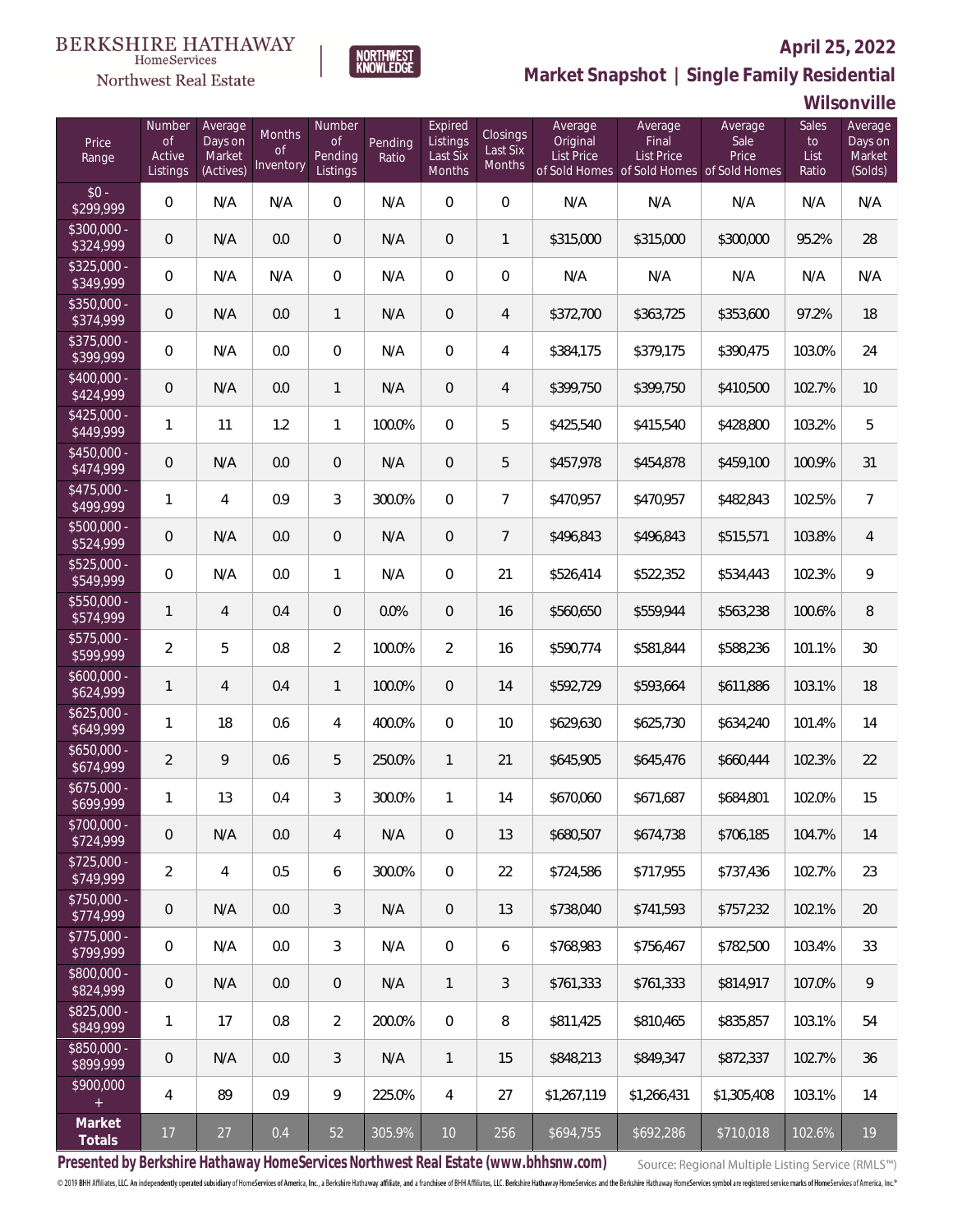#### **BERKSHIRE HATHAWAY**  $\label{lem:sevices} \textsc{Home} \textsc{Service} \textsc{s}$

### Northwest Real Estate



# **April 25, 2022 Market Snapshot | Single Family Residential**

**Hillsboro**

| Price<br>Range            | Number<br><b>of</b><br>Active<br>Listings | Average<br>Days on<br>Market<br>(Actives) | <b>Months</b><br>0f<br>Inventory | Number<br><b>of</b><br>Pending<br>Listings | Pending<br>Ratio | Expired<br>Listings<br>Last Six<br>Months | Closings<br>Last Six<br>Months | Average<br>Original<br><b>List Price</b> | Average<br>Final<br>List Price<br>of Sold Homes of Sold Homes | Average<br>Sale<br>Price<br>of Sold Homes | Sales<br>to<br>List<br>Ratio | Average<br>Days on<br>Market<br>(Solds) |
|---------------------------|-------------------------------------------|-------------------------------------------|----------------------------------|--------------------------------------------|------------------|-------------------------------------------|--------------------------------|------------------------------------------|---------------------------------------------------------------|-------------------------------------------|------------------------------|-----------------------------------------|
| $$0 -$<br>\$249,999       | 0                                         | N/A                                       | 0.0                              | $\Omega$                                   | N/A              | $\Omega$                                  | $\overline{2}$                 | \$247,250                                | \$237,475                                                     | \$246,000                                 | 103.6%                       | 73                                      |
| $$250,000 -$<br>\$274,999 | 0                                         | N/A                                       | N/A                              | $\overline{0}$                             | N/A              | $\overline{0}$                            | $\overline{0}$                 | N/A                                      | N/A                                                           | N/A                                       | N/A                          | N/A                                     |
| $$275,000 -$<br>\$299,999 | 0                                         | N/A                                       | 0.0                              | $\overline{0}$                             | N/A              | $\overline{0}$                            | 5                              | \$296,180                                | \$284,560                                                     | \$285,580                                 | 100.4%                       | 55                                      |
| $$300,000 -$<br>\$324,999 | 0                                         | N/A                                       | 0.0                              | $\overline{2}$                             | N/A              | $\overline{0}$                            | $\overline{4}$                 | \$338,250                                | \$338,250                                                     | \$310,750                                 | 91.9%                        | 25                                      |
| $$325,000 -$<br>\$349,999 | $\overline{0}$                            | N/A                                       | 0.0                              | 6                                          | N/A              | $\overline{2}$                            | $\overline{7}$                 | \$356,843                                | \$338,986                                                     | \$339,557                                 | 100.2%                       | 55                                      |
| \$350,000 -<br>\$374,999  | $\overline{0}$                            | N/A                                       | 0.0                              | 5                                          | N/A              | $\overline{2}$                            | 9                              | \$359,106                                | \$357,550                                                     | \$361,833                                 | 101.2%                       | 19                                      |
| \$375,000 -<br>\$399,999  | 1                                         | 128                                       | 0.2                              | 8                                          | 800.0%           | $\mathbf{1}$                              | 33                             | \$386,057                                | \$383,272                                                     | \$386,805                                 | 100.9%                       | 23                                      |
| $$400,000 -$<br>\$424,999 | 0                                         | N/A                                       | 0.0                              | 6                                          | N/A              | $\overline{0}$                            | 36                             | \$406,128                                | \$404,917                                                     | \$411,800                                 | 101.7%                       | 17                                      |
| $$425,000 -$<br>\$449,999 | 5                                         | 4                                         | 0.7                              | 15                                         | 300.0%           | $\mathbf{1}$                              | 43                             | \$429,865                                | \$428,289                                                     | \$436,883                                 | 102.0%                       | 18                                      |
| $$450,000 -$<br>\$474,999 | 1                                         | 13                                        | 0.1                              | 13                                         | 1,300.0%         | $\overline{2}$                            | 52                             | \$449,832                                | \$449,679                                                     | \$462,386                                 | 102.8%                       | 10                                      |
| $$475,000 -$<br>\$499,999 | 3                                         | $\overline{7}$                            | 0.3                              | 23                                         | 766.7%           | $\mathbf{1}$                              | 66                             | \$475,310                                | \$472,726                                                     | \$484,940                                 | 102.6%                       | 24                                      |
| $$500,000 -$<br>\$524,999 | $\overline{0}$                            | N/A                                       | 0.0                              | 15                                         | N/A              | $\mathbf{1}$                              | 65                             | \$495,664                                | \$492,087                                                     | \$510,124                                 | 103.7%                       | 12                                      |
| $$525,000 -$<br>\$549,999 | 6                                         | 5                                         | 0.7                              | 31                                         | 516.7%           | $\overline{0}$                            | 52                             | \$517,494                                | \$516,249                                                     | \$535,590                                 | 103.7%                       | 19                                      |
| \$550,000 -<br>\$574,999  | 1                                         | 31                                        | 0.1                              | 13                                         | 1,300.0%         | $\mathbf{1}$                              | 60                             | \$540,974                                | \$542,937                                                     | \$560,603                                 | 103.3%                       | 10                                      |
| $$575,000 -$<br>\$599,999 | 9                                         | 14                                        | 0.8                              | 22                                         | 244.4%           | $\mathbf{1}$                              | 65                             | \$574,501                                | \$573,588                                                     | \$585,457                                 | 102.1%                       | 17                                      |
| $$600,000 -$<br>\$624,999 | $\overline{2}$                            | 4                                         | 0.3                              | $\, 8$                                     | 400.0%           | $\mathbf{1}$                              | 46                             | \$596,211                                | \$596,780                                                     | \$610,706                                 | 102.3%                       | 9                                       |
| $$625,000 -$<br>\$649,999 | 6                                         | 17                                        | 0.9                              | 4                                          | 66.7%            | $\overline{2}$                            | 40                             | \$616,684                                | \$617,208                                                     | \$635,185                                 | 102.9%                       | 13                                      |
| $$650,000 -$<br>\$674,999 | 1                                         | 4                                         | 0.2                              | 10                                         | 1.000.0%         | $\mathbf{1}$                              | 31                             | \$649,379                                | \$650,141                                                     | \$660,724                                 | 101.6%                       | 13                                      |
| $$675,000 -$<br>\$699,999 | 4                                         | 22                                        | 0.7                              | 10                                         | 250.0%           | $\mathbf{1}$                              | 33                             | \$661,682                                | \$659,208                                                     | \$684,145                                 | 103.8%                       | 10                                      |
| \$700,000 -<br>\$749,999  | 3                                         | 9                                         | 0.5                              | $\, 8$                                     | 266.7%           | $\mathbf{1}$                              | 35                             | \$700,166                                | \$702,382                                                     | \$718,549                                 | 102.3%                       | 12                                      |
| $$750,000 -$<br>\$799,999 | 1                                         | 12                                        | 0.3                              | 10                                         | 1.000.0%         | $\mathbf{1}$                              | 22                             | \$763,530                                | \$761,252                                                     | \$774,247                                 | 101.7%                       | 13                                      |
| $$800,000 -$<br>\$849,999 | 4                                         | 17                                        | 1.3                              | 11                                         | 275.0%           | $\overline{0}$                            | 19                             | \$811,101                                | \$803.278                                                     | \$816,063                                 | 101.6%                       | 11                                      |
| \$850,000 -<br>\$899,999  | $\overline{2}$                            | 13                                        | 0.8                              | 3                                          | 150.0%           | $\overline{0}$                            | 15                             | \$850,087                                | \$856,153                                                     | \$871,180                                 | 101.8%                       | 17                                      |
| $$900,000 -$<br>\$999,999 | $\overline{4}$                            | 39                                        | 3.4                              | 12                                         | 300.0%           | $\mathbf{1}$                              | $\overline{7}$                 | \$947,114                                | \$925,814                                                     | \$960,342                                 | 103.7%                       | 15                                      |
| \$1,000,000<br>$+$        | 16                                        | 54                                        | 7.4                              | 18                                         | 112.5%           | $\mathbf{1}$                              | 13                             | \$1,253,515                              | \$1,226,438                                                   | \$1,217,594                               | 99.3%                        | 31                                      |
| Market<br>Totals          | 69                                        | 25                                        | 0.5                              | 253                                        | 366.7%           | 21                                        | 760                            | \$559,269                                | \$557,454                                                     | \$570,772                                 | 102.4%                       | 16                                      |

**Presented by Berkshire Hathaway HomeServices Northwest Real Estate (www.bhhsnw.com)**

Source: Regional Multiple Listing Service (RMLS™)